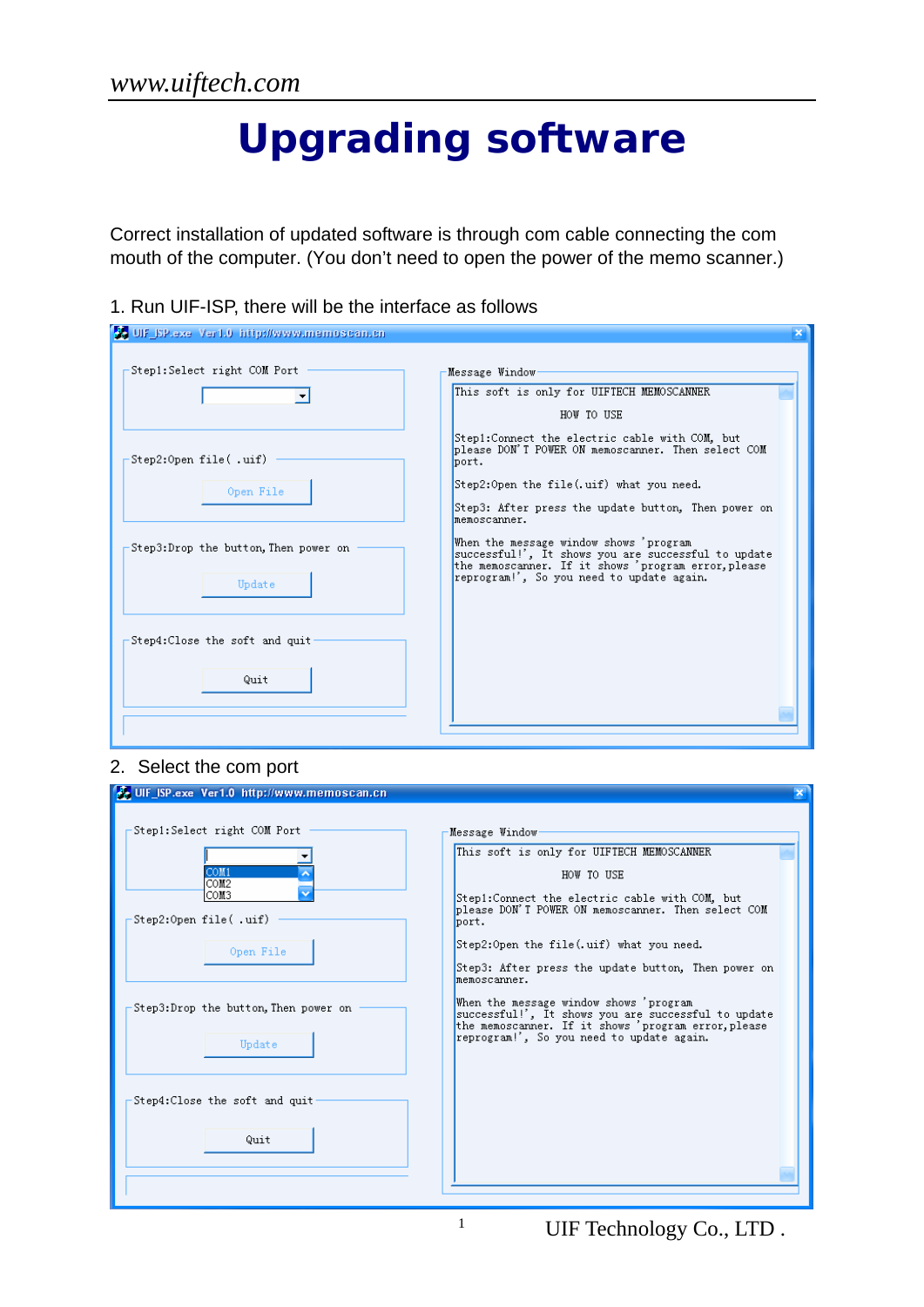#### 3. Press "Open File" button, select the file for update(expand: .uif)

| UIF_BP.exe_Ver1.0_http://www.memoscan.cn                                                                                     |                                                      |
|------------------------------------------------------------------------------------------------------------------------------|------------------------------------------------------|
| Step1:Select right COM Port<br>Message Window<br>This soft is only for UIFTECH MEMOSCANNER<br>COM <sub>1</sub><br>HOW TO USE |                                                      |
| open *.uif<br>$2 \times$<br>$\blacktriangledown$ + $\blacksquare$ $\blacksquare$<br>查找范围(L): nyfile<br>Step2:Open file(.uif  | with COM, but<br>. Then select COM                   |
| <b>a</b> u.uif<br><b>同</b> 423.uif<br>Open F<br>B HV31.uif<br>园 JIANBAN.uif                                                  | bu need.<br>ton, Then power on                       |
| <b>同</b> SY0406.uif<br>to TEST1.uif<br>Step3:Drop the button<br><b>to</b> u580.uif                                           | togram<br>iccessful to update<br>bgram error, please |
| Upda<br>文件名(M):<br>打开(0)<br>文件类型(T): Text Files (*. uif)                                                                     | e again.                                             |
| 取消<br>Step4:Close the soft                                                                                                   |                                                      |
| Quit                                                                                                                         |                                                      |

4. Press "update", open the power of memo scanner, there will be the interface as follows. The Memo scanner is trying to connect with PC.

| UIF_ISP.exe Ver1.0 http://www.memoscan.cn      | ×                                    |
|------------------------------------------------|--------------------------------------|
| -Step1:Select right COM Port<br>COM1           | Message Window-<br>We are connecting |
| Step2:Open file(.uif)<br>Open File             |                                      |
| Step3:Drop the button, Then power on<br>Update |                                      |
| Step4: Close the soft and quit<br>Quit         |                                      |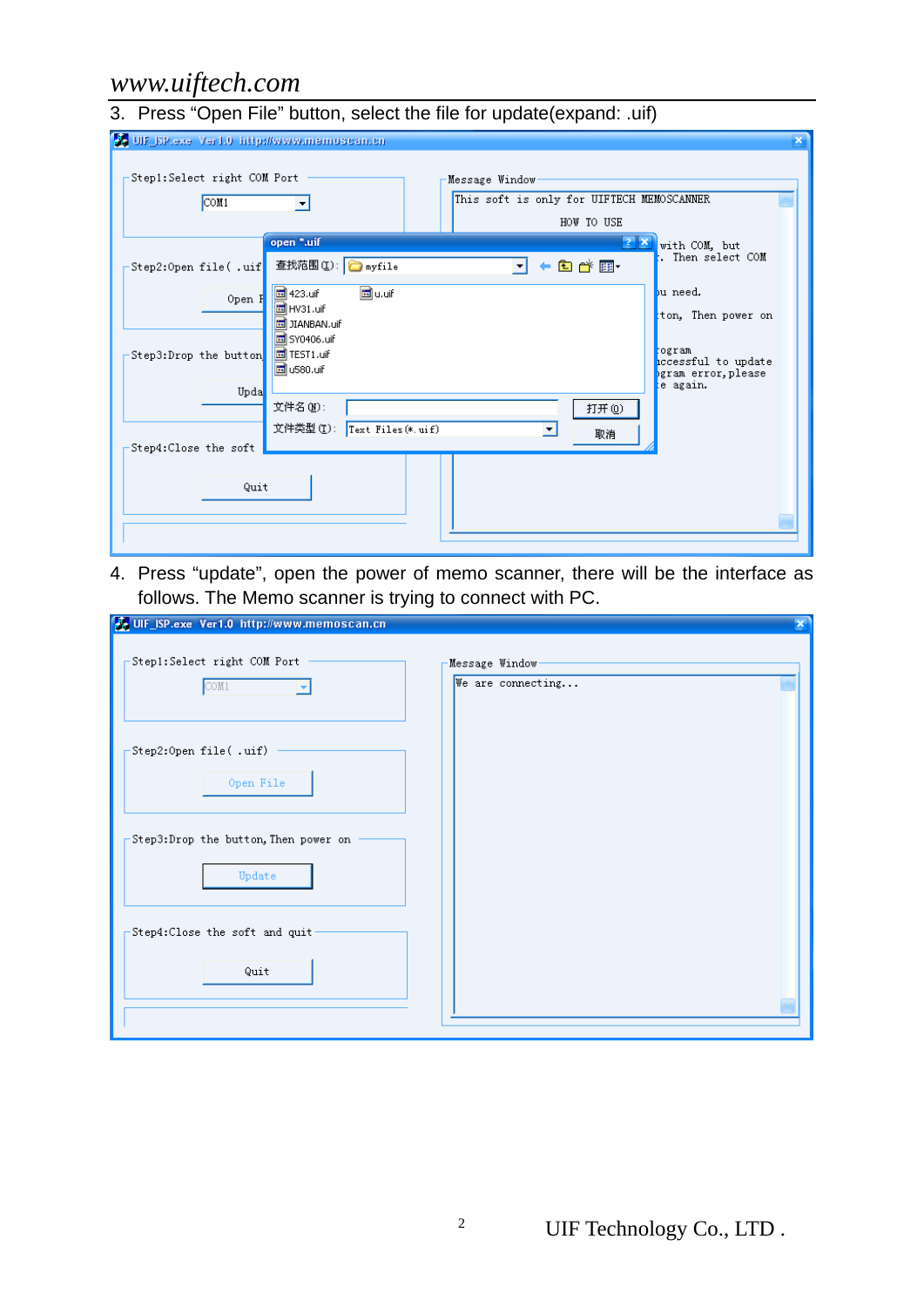4-1. the blow interface will appear if the connection is success.

| UIF_ISP.exe Ver1.0 http://www.memoscan.cn      |                                                    |
|------------------------------------------------|----------------------------------------------------|
| Step1:Select right COM Port<br>COM1            | Message Window-<br>We are connecting<br>connect ok |
| Step2:Open file(.uif)<br>Open File             | We are Programing                                  |
| Step3:Drop the button, Then power on<br>Update |                                                    |
| Step4:Close the soft and quit<br>Quit          |                                                    |

4-2. If the connection is fail, this time requests to close the power of memo scanner and check whether the connection and the choice of COM mouth are right or not.

| UIF_ISP.exe Ver1.0 http://www.memoscan.cn      |                                                                                                                                                              |
|------------------------------------------------|--------------------------------------------------------------------------------------------------------------------------------------------------------------|
| Step1:Select right COM Port<br>COM1            | Message Window-<br>We are connecting                                                                                                                         |
| Step2:Open file(.uif)<br>Open File             | Communication is failure!<br>NOTICE:<br>Step1: Connect the electric cable with right COM,<br>but please DON'T POWER ON.<br>Step2: Drop the button of update. |
| Step3:Drop the button, Then power on<br>Update | Step3: Power on your memoscanner.                                                                                                                            |
| Step4: Close the soft and quit-<br>Quit        |                                                                                                                                                              |

<sup>3</sup> UIF Technology Co., LTD.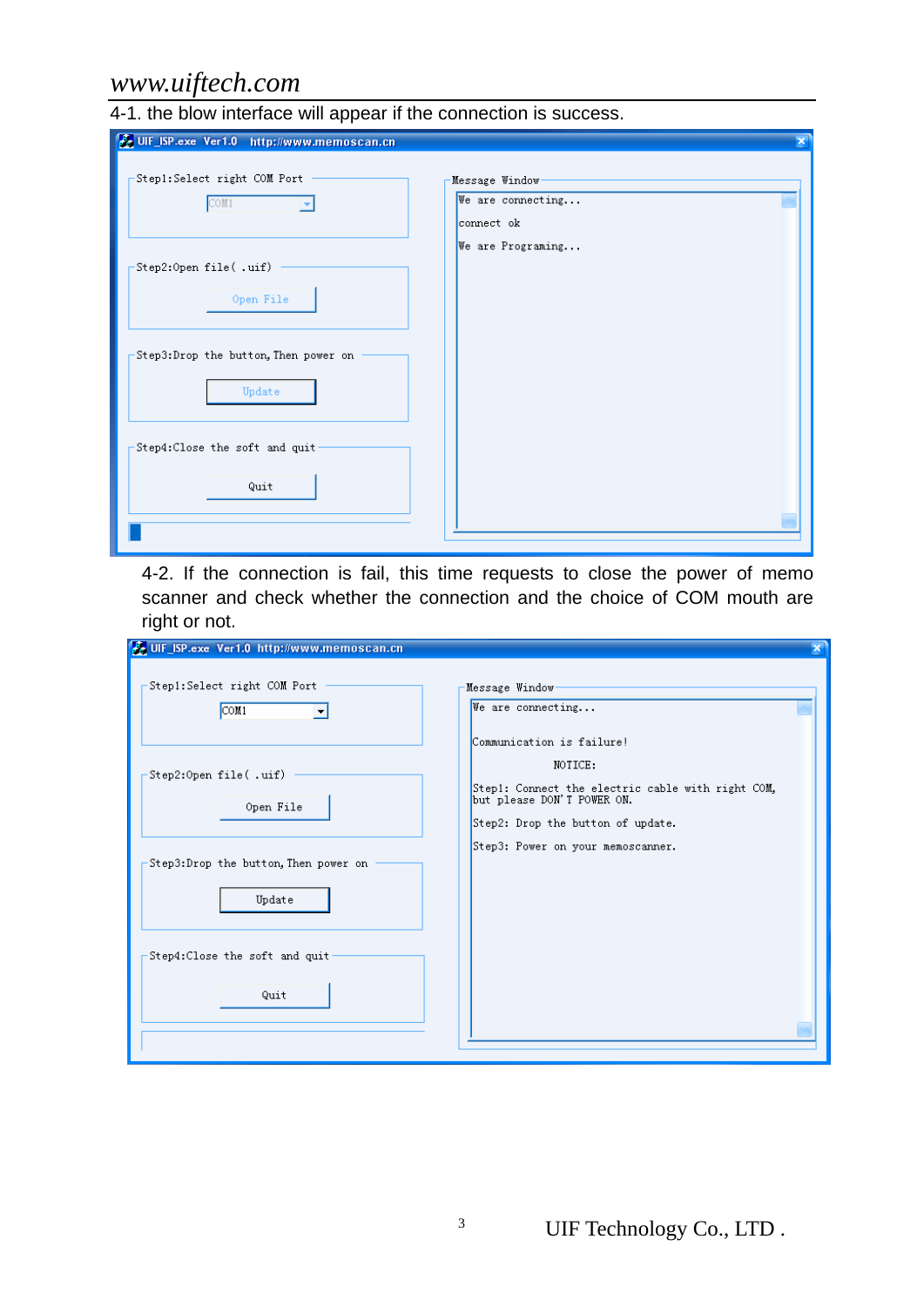| 5. Connections succeed, upgrading starts. |  |  |  |  |  |  |
|-------------------------------------------|--|--|--|--|--|--|
|-------------------------------------------|--|--|--|--|--|--|

| A. UIF_ISP.exe Ver1.0 http://www.memoscan.cn   |                                                    | × |
|------------------------------------------------|----------------------------------------------------|---|
| Step1:Select right COM Port<br>COM1            | Message Window-<br>We are connecting<br>connect ok |   |
| Step2:Open file(.uif)<br>Open File             | We are Programing                                  |   |
| Step3:Drop the button, Then power on<br>Update |                                                    |   |
| Step4:Close the soft and quit                  |                                                    |   |
| Quit                                           |                                                    |   |

5-1.If the below interface appears in the process of upgrading, that's to say the communications failures, this time requests to close the procedures and re-run the programmer

| 30 UIF_ISP.exe Ver1.0 http://www.memosean.en<br>$\mathbf x$ |                                                    |  |
|-------------------------------------------------------------|----------------------------------------------------|--|
| Step1:Select right COM Port<br>COM1                         | Message Window-<br>We are connecting<br>connect ok |  |
| Step2:Open file(.uif)<br>Open File                          | We are Programing<br>UIF_ISPLEXE                   |  |
|                                                             | Communication error!                               |  |
| Step3:Drop the button, Then power or                        | Please press this key to quit soft, run it again!  |  |
| Update                                                      | 确定                                                 |  |
| Step4:Close the soft and quit-<br>Quit                      |                                                    |  |